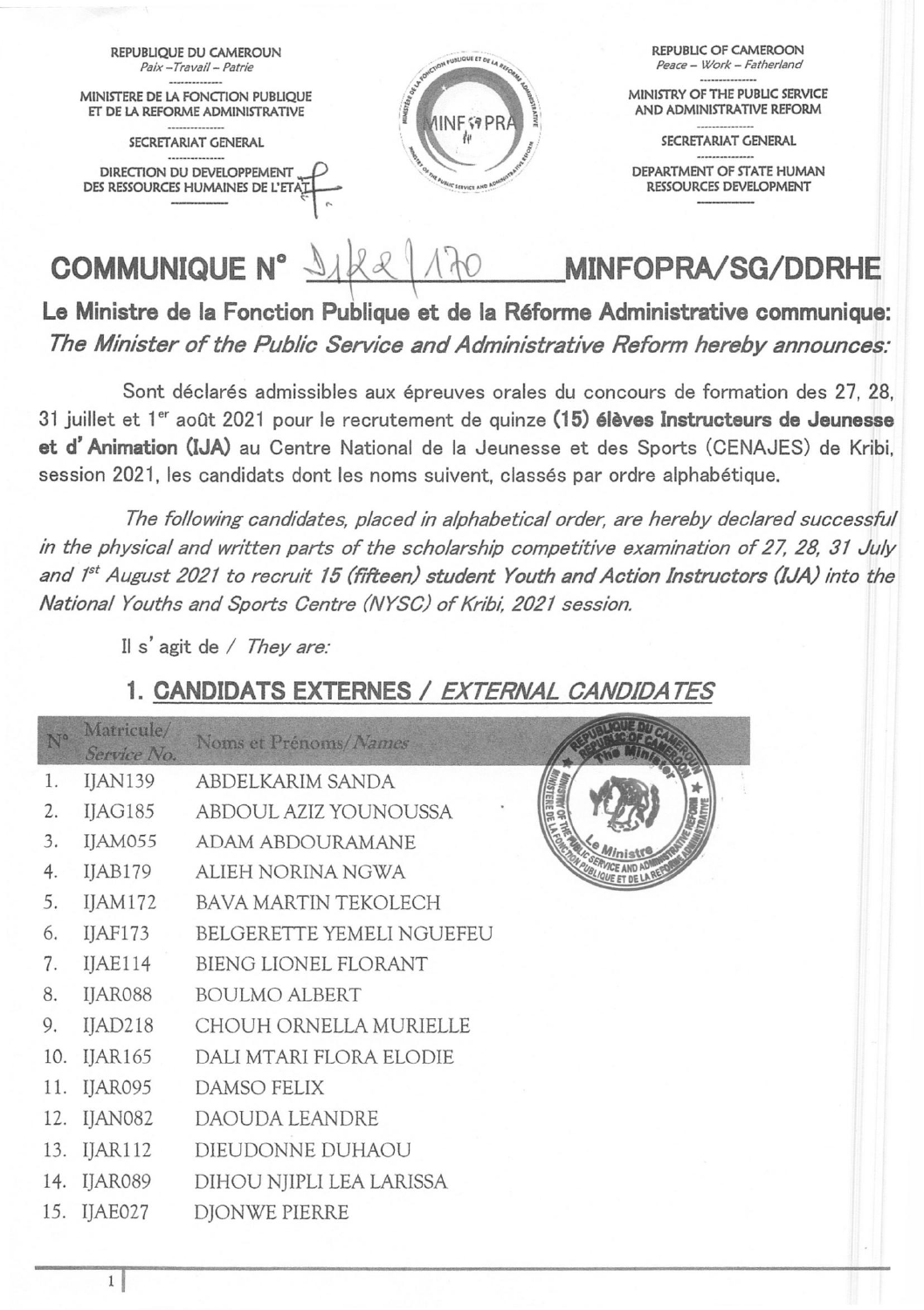|     | 16. IJAM029    | DOURWE VINCENT                        |
|-----|----------------|---------------------------------------|
| 17. | IJAR020        | EMINI BERTIN CLAUDE                   |
|     | 18. IJAL007    | ETO'O VALERY WILFRED                  |
|     | 19. IJAR103    | EWANE UM JUSTINE RITA                 |
|     | 20. IJAR008    | FAUSTIN JEAN JACQUES LEMA             |
|     | 21. IJAR031    | KAMOGNE RAYMOND                       |
|     | 22. IJAR090    | KOGGE LEWISE ENANG                    |
|     | 23. IJAE208    | KOMBO DIEUDONNE STEVEN                |
|     | 24. IJAR021    | LESSOMO ALAIN ROLAND                  |
|     | 25. IJAD203    | LOBE MBWASSE ESSIBEN AUGUSTIN         |
|     | 26. IJAF137    | MAFOPAH DJOTSOP TATIANA VERONIQUE     |
|     | 27. IJAF154    | MAKU JERADINE                         |
|     | 28. IJAM009    | <b>MALIKI WERSING</b>                 |
|     | 29. IJAR125    | MANG-LAW MELODIE                      |
|     | 30. IJAR196    | MBIME FAROC KONGNYUY                  |
|     | 31. IJAD127    | MIHAMLE ANNE MARIE<br>$R_{R}$         |
|     | 32. IJAN062    | MOHAMADOU ALIM                        |
|     | 33. IJAD057    | MOUKODI NZENDA SALOMEE CECILE         |
|     | 34. IJAR064    | MOUTE DE NGUE ORNELLA ESTELLE SHARLLY |
|     | 35. IJAB192    | NEMBU NELIES EKWONG                   |
|     | 36. IJAR092    | NGONO MARIE CAROLE                    |
| 37. | IJAD022        | NGOUNDALE DIONGUE FABRICE             |
|     | 38. IJAR141    | NGUELE JEAN CHRISTIAN                 |
| 39. | IJAR202        | NGWAMAFOR AZIWI CHE                   |
| 40. | IJAB177        | NJOYA NJOUMOMI MARIAMA                |
| 41. | IJAE210        | NSANGOU ABDEL RACHIDOU                |
| 42. | IJAR012        | ONDOUA OVANDA FREDDY                  |
| 43. | IJAR054        | OTTOU PAUL MERLIN                     |
| 44. | <b>IJAN181</b> | PELORSI SYLVAIN                       |
| 45. | IJAM163        | <b>SADJO ALAIN</b>                    |
| 46. | IJAR066        | TSAGUE YMELE BEAUCLAIRE               |
| 47. | IJAD046        | <b>VERA NAGURA</b>                    |
| 48. | IJAD016        | <b>WACK SAH MARTINE</b>               |
|     | 49. IJAB193    | YONGHABI LESLY YUH                    |
|     |                |                                       |